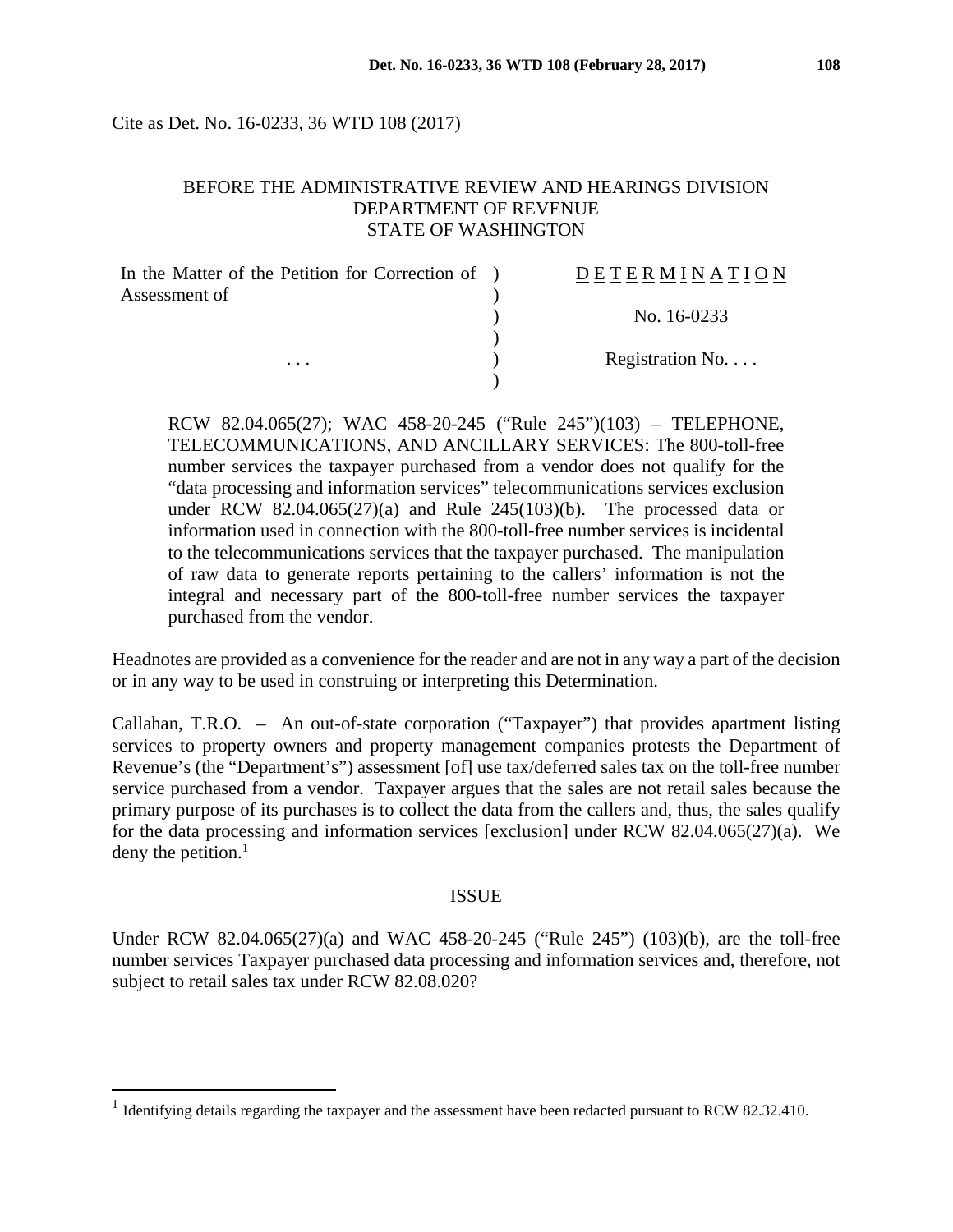# FINDINGS OF FACT

Taxpayer is an out-of-state corporation that maintains offices and employees in Washington. Taxpayer provides apartment complex listing services to property owners [and] property management companies ("Property Owners") on Taxpayer's website named ". . . ." . . . Each apartment complex [listing] contains a different 800-toll-free number for the renters to inquire the availability of the apartments.<sup>2</sup> The calls to the toll-free numbers are routed directly to the Property Owners. Taxpayer does not have any contact with the callers [and] the renters.

Taxpayer contracts with a vendor, . . . (the "Vendor"), to [provide] the 800-toll-free numbers, which the Vendor labeled as . . . services. The . . . services allow the Property Owners to request the call detail report and geographic mapping report based on the information recorded on the tollfree numbers through the Vendor's web portal. Taxpayer asserts that the Property Owners use the processed data or information, i.e., the average duration of calls, the callers' geographical locations, the call dates and times, and the callers' numbers contained in the reports to measure the effectiveness of Taxpayer's property listing services. Taxpayer bills the Property Owners monthly flat fees for the apartment complex listing services. An advertisement typically runs from four weeks to three months. Taxpayer does not charge the Property Owners separately for the access to the 800-toll-free numbers. Taxpayer reports its income from providing the apartment listing services to the Property Owners under the service and other activities business and occupation ("B&O") income classification to the Department.

Taxpayer provided a copy of the "Master User Services Agreement" that it entered with the Vendor. In relevant part, the agreement provided the following:

1. Service. [Vendor] will provide the products and services (individually and collectively, "Services") identified on Exhibit A to this Agreement which shall by this references be incorporated herein and made a part hereof.

...

6. TFNs and Local Numbers. . . . all toll-free numbers or local numbers provisioned by [Vendor] and used in connection with the Services are/will be owned exclusively by [Vendor] as part of [Vendor's] telecommunications network and tracking system (". . ."). Subject to the terms of this Agreement, [Vendor] grants Taxpayer a non-exclusive, nontransferrable, limited license, without right of sublicense, to access and use each [Vendor] owned or provisioned Number solely in connection, with receiving and using the Services.

In relevant part, Exhibit A  $\dots$  referenced in the agreement, contained the following:

[T]he parties agree that billing for minutes will be in 6 second increments with a minimum of 15 seconds per call. [Vendor] shall offer local numbers when available at the same rate as national toll-free numbers, provided that pricing for numbers outside of Level 3 or CLEC territory will be subject to regional charges. [Taxpayer] has the option to buy full

 $\frac{1}{2}$ ...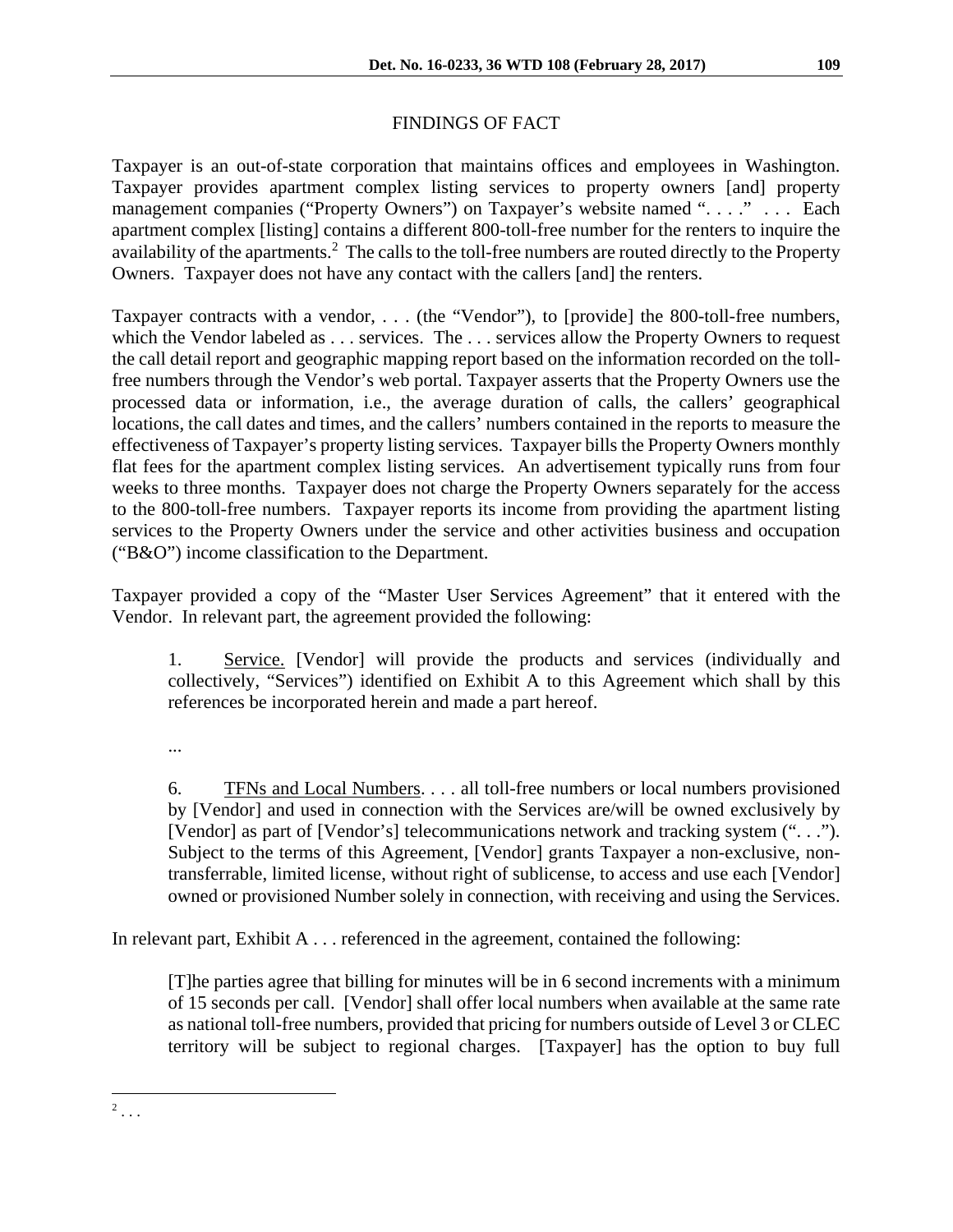ownership in and port any and all numbers at any time for a fee of \$ . . . per each such number.

The service package provided that Taxpayer paid [Vendor] a flat per minute rate of \$ . . . a minute, and \$ . . . per month per recorded number for call recording.

The Department's Audit Division performed a partial audit on Taxpayer for the period of January 1, 2011, through December 31, 2014 (the "audit period".) Taxpayer provided Audit the invoices the Vendor issued to Taxpayer during the audit period for review. The amounts on the invoices [varied depending] on geographical locations of the calls and minutes used during the billing periods.<sup>3</sup> The invoices did not contain retail sales tax charges. Taxpayer did not pay retail sales tax on its purchases from the Vendor. Audit assessed use tax/deferred sales tax on Taxpayer's purchases because Audit determined the services the Vendor provided were "telecommunications services" or/and "ancillary services," defined in RCW 82.04.065, which are subject to retail sales tax under RCW 82.04.050(5).

On November 22, 2015, Audit issued an assessment for the audit period, against Taxpayer. The assessment was in the amount of \$ . . . , which consisted of use tax/deferred sales tax of \$ . . . , and interest of \$ . . . . Taxpayer did not pay the assessment and petitioned the Department's Administrative Review and Hearings Division ("ARHD") for correction of the assessment.

Taxpayer argues that the . . . services it purchases from the Vendor qualify for the "data processing and information services" telecommunications services [exclusion] under RCW 82.04.065(27)(a) and Rule 245(103)(b). Taxpayer relies on *Qualcomm, Inc. v. Dep't of Revenue*, 171 Wn.2d 125, 137, 249 P.3d 167 (2011), and argues that the primary purpose of its purchases is not for the telecommunications services the Vendor provides to have access to the 800-toll-free numbers, but to obtain the processed data or information based on the information recorded on the toll-free numbers. Taxpayer alternatively argues that the . . . services that it purchases from the Vendor qualify for the "advertising services" digital automated service [exclusion] provided in RCW  $82.04.192(3)((b)(xiii)$  because the toll-free numbers are used for the Property Owners' rental advertisements.

## ANALYSIS

Washington imposes retail sales tax on sales in this state of tangible personal property, unless the property is purchased for resale or otherwise exempt. RCW 82.08.020; *see also* RCW 82.04.050. A consumer is subject to use tax if the consumer has not paid retail sales tax on the retail sale when purchased. RCW 82.12.020.

 $\overline{a}$ 

 $3$  For example, the Vendor issued an invoice for "..." for the period of May 1, 2012, to May 31, 2012, for \$ ..., for a total minute usage of ..., [and an] invoice for the period of July 1, 2012, to July 31, 2012, [for]  $\mathcal{S}$ ..., for a total minute usage of  $\dots$ . An invoice for "– $\dots$ " for the period of May 1, 2012, to May 31, 2012, [for] \$  $\dots$ , for a total minute usage of . . . , [and an] invoice for the period of August 1, 2012, to August 31, 2012, [for] \$ . . . , for a total minute usage of . . . .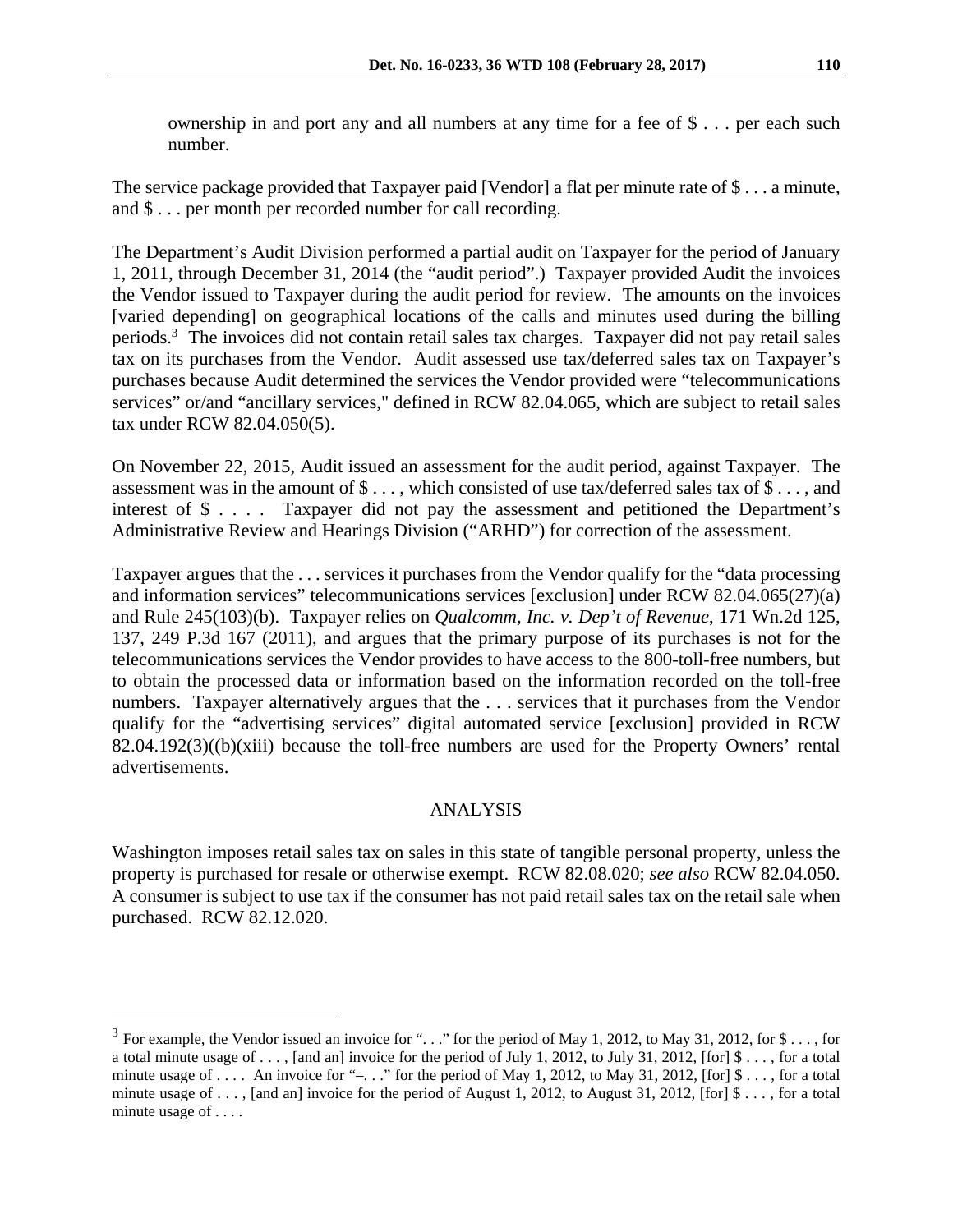*"Telecommunications Service" and "Ancillary Services," in RCW 82.04.065:* 

The sale of. . . "telecommunications service" or "ancillary services," as defined in RCW 82.04.065, to consumers [is a] retail sale. RCW 82.04.050(5). "Telecommunications service" means:

[T]he electronic transmission, conveyance, or routing of voice, data, audio, video, or any other information or signals to a point, or between or among points. "Telecommunications service" includes such transmission, conveyance, or routing in which computer processing applications are used to act on the form, code, or protocol of the content for purposes of transmission, conveyance, or routing without regard to whether such service is referred to as voice over internet protocol services or is classified by the federal communications commission as enhanced or value added.

RCW 82.04.065(27).

"Ancillary services" means services that are associated with or incidental to the provision of "telecommunications services," including but not limited to "detailed telecommunications billing," "directory assistance," "vertical service," and "voice mail services." RCW 82.04.065(3). The term "800 service" means "a telecommunications service that allows a caller to dial a toll-free number without incurring a charge for the call. The service is typically marketed under the name "800," "855," "866," "877," and "888" toll-free calling, and any subsequent numbers designated by the federal communications commission." RCW 82.04.065(1) (emphasis added). *See* Rule  $245(103)(a)$ .

However, "telecommunications service" *does not* include "data processing and information services that allow data to be generated, acquired, stored, processed, or retrieved and delivered by an electronic transmission to a purchaser where such purchaser's primary purpose for the underlying transaction is the processed data or information." RCW 82.04.065(27)(a) (emphasis added). *See* Rule 245(103)(b).

Here, Taxpayer contracts with the Vendor to get access to the 800-toll-free numbers. Taxpayer does not primarily contract with the Vendor to extract or process data. Taxpayer's primary goal is to obtain access to the 800-toll-free numbers in order to provide the property listing services to the Property Owners.

The invoices from the Vendor and the "Master User Services Agreement" clearly provide that Taxpayer is charged by the minutes used with a flat per minute rate and a flat call-recording fee. Neither the invoices nor the agreement provides that Taxpayer is billed for data processing or information services. The data processing and information services telecommunications services [exclusion] provided in RCW 82.04.065(27)(a) and Rule  $245(103)(b)$  are not applicable here because the processed data or information is incidental to the telecommunications services. The manipulation of raw data to generate reports pertaining to the callers' information is not the integral and necessary part of the services that Taxpayer purchases from the Vendor. *See* Det. No. 14- 0307, 35 WTD 51 (2016).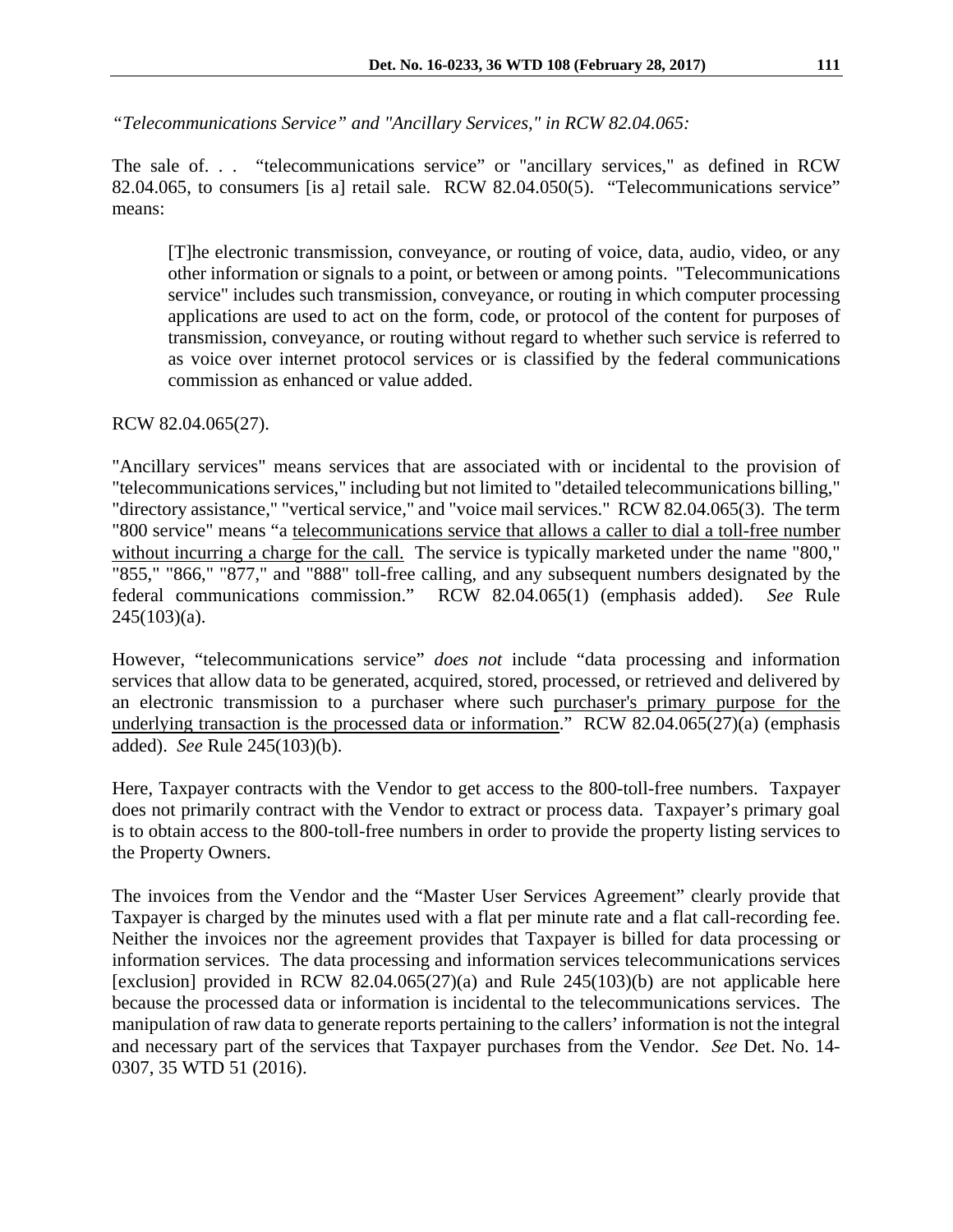Therefore, Taxpayer purchases telecommunications services from the Vendor and the purchases are subject to retail sales tax. RCW 82.04.065; RCW 82.04.050(5). Because Taxpayer did not pay retail sales tax to the Vendor at the time of the purchases, Taxpayer's purchases are subject to the use tax/deferred sales tax. RCW [82.04.050(5) and 82.08.020].

Taxpayer relies on *Qualcomm, Inc. v. Dep't of Revenue*, 171 Wn.2d 125, and argues that the primary purpose of its purchases from the Vendor is to collect the data pertaining to the rental advertisement responses. We find Taxpayer's reliance on *Qualcomm* is misplaced*.*

The Washington Supreme Court in *Qualcomm* addressed the income classification issue for services between "network telephone services" and "information services." In reaching its conclusion, the Court applied the "primary purpose test" and concluded that Qualcomm, Inc.'s ("Qualcomm") service was "information service" and income derived was subject to the service B&O tax rate.

Qualcomm sold a tracking system to trucking companies. The system provided information about the location of vehicles on the road, performance of drivers, and operation of the trucks and trailers. *Qualcomm*, 171 Wn.2d at 128. The system had three components: first, mobile terminals in the trucks (hardware); second, messaging and position information transmitted to Qualcomm, which was processed and stored by Qualcomm, until retrieved by the trucking company; and third, software installed on the company's computers, which allowed the company's dispatchers to use the data. The Court recognized that each component was useless without the other two components. Qualcomm conceded the charges for the hardware and software components were retail sales. Qualcomm separated the charges for those components, and charged retail sales tax. *Id.* However, Qualcomm did not charge its customers retail sales tax on the second component.

The Department concluded that Qualcomm provided a network telephone service with respect to the second component described above and assessed retail sales tax and retailing B&O tax on the sales of the service.<sup>4</sup> 171 Wn.2d at 131. Qualcomm appealed the Department's assessment. To analyze the second component, the Court applied the primary purpose test and found that the trucking company's primary goal of this service was to acquire specific, useful information about [its] trucks on the road. *Id.* at 142-143. The service itself, as it was most commonly used, was actually creating the location information, and obtaining that location information was the primary purpose of the purchaser. *Id.* at 143 (emphasis added). The Court recognized that Qualcomm's service (under the second component) should be taxed as an information service, which was not subject to retail sales tax. *Id*.

Unlike in *Qualcomm,* the collection of raw data to generate reports is not what Taxpayer contracts with the Vendor to provide. Pursuant to the "Master User Services Agreement," the Vendor grants Taxpayer "a non-exclusive, non-transferrable, limited license, without right of sublicense, to access and use each [Vendor] owned or provisioned Number solely in connection, with receiving and using the Services" for a flat minute rate and a flat monthly call recording fee. The primary purpose of the purchaser, Taxpayer here, is to get access to the 800-toll-free numbers the Vendor [provides] in order to provide the apartment listing services.

 $\overline{a}$ 

<sup>4</sup> In 2007, the legislature amended RCW 82.04.065 and replaced the phrase "network telephone service" with "telecommunication service." Laws of 2007, ch.6, § 1002(8).